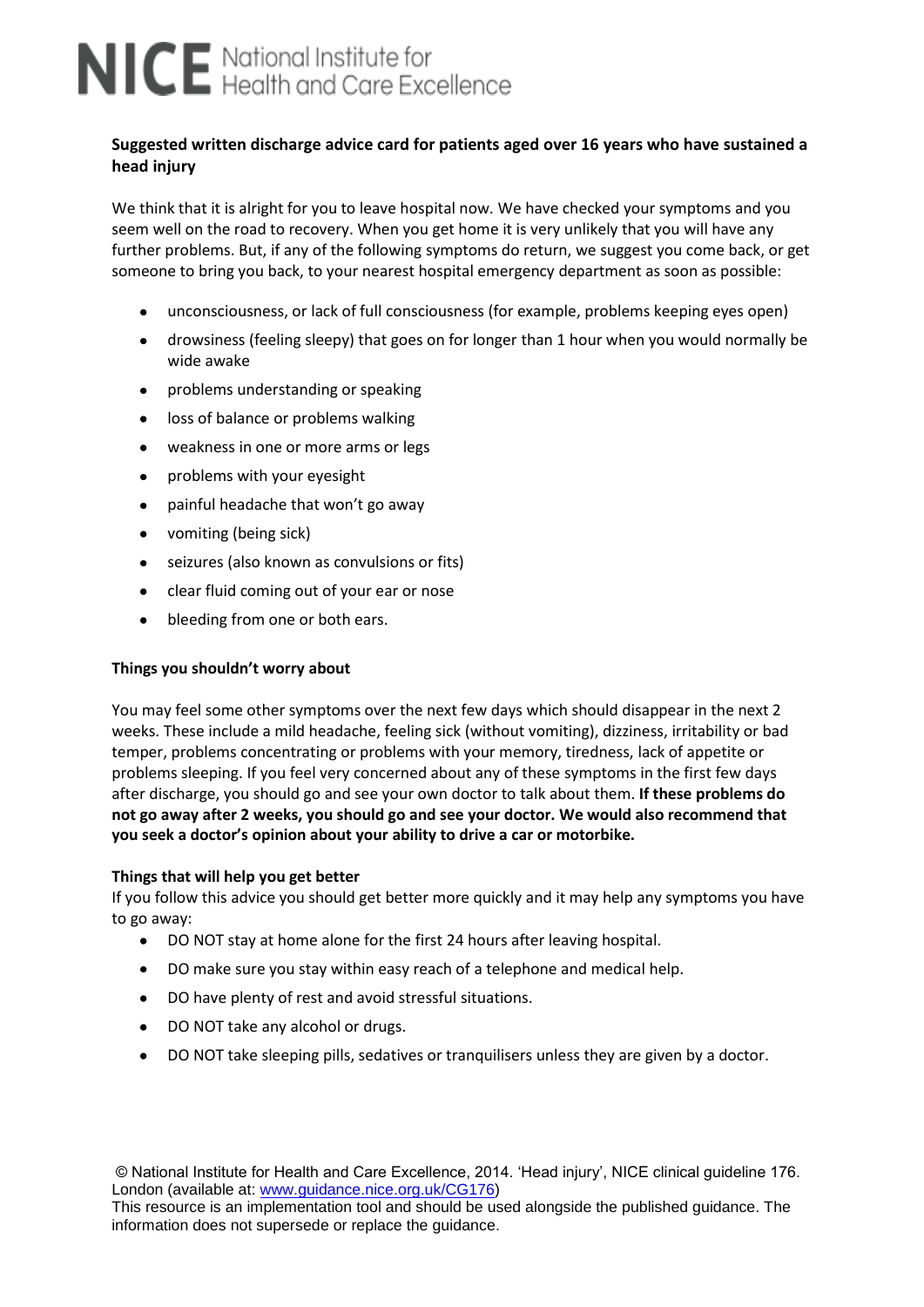- DO NOT play any contact sport (for example, rugby or football) for at least 3 weeks without  $\bullet$ talking to your doctor first.
- DO NOT return to your normal school, college or work activity until you feel you have completely recovered.
- $\bullet$ DO NOT drive a car, motorbike or bicycle or operate machinery unless you feel you have completely recovered.

Telephone number to call at the hospital:

#### **Long-term problems**

Most patients recover quickly from their accident and experience no long-term problems. However, some patients only develop problems after a few weeks or months. If you start to feel that things are not quite right (for example, memory problems, not feeling yourself), then please contact your doctor as soon as possible so that we can check to make sure you are recovering properly.

You can find further support and information from the Headway website: <https://www.headway.org.uk/home.aspx>

© National Institute for Health and Care Excellence, 2014. 'Head injury', NICE clinical guideline 176. London (available at: www.guidance.nice.org.uk/CG176)

This resource is an implementation tool and should be used alongside the published guidance. The information does not supersede or replace the guidance.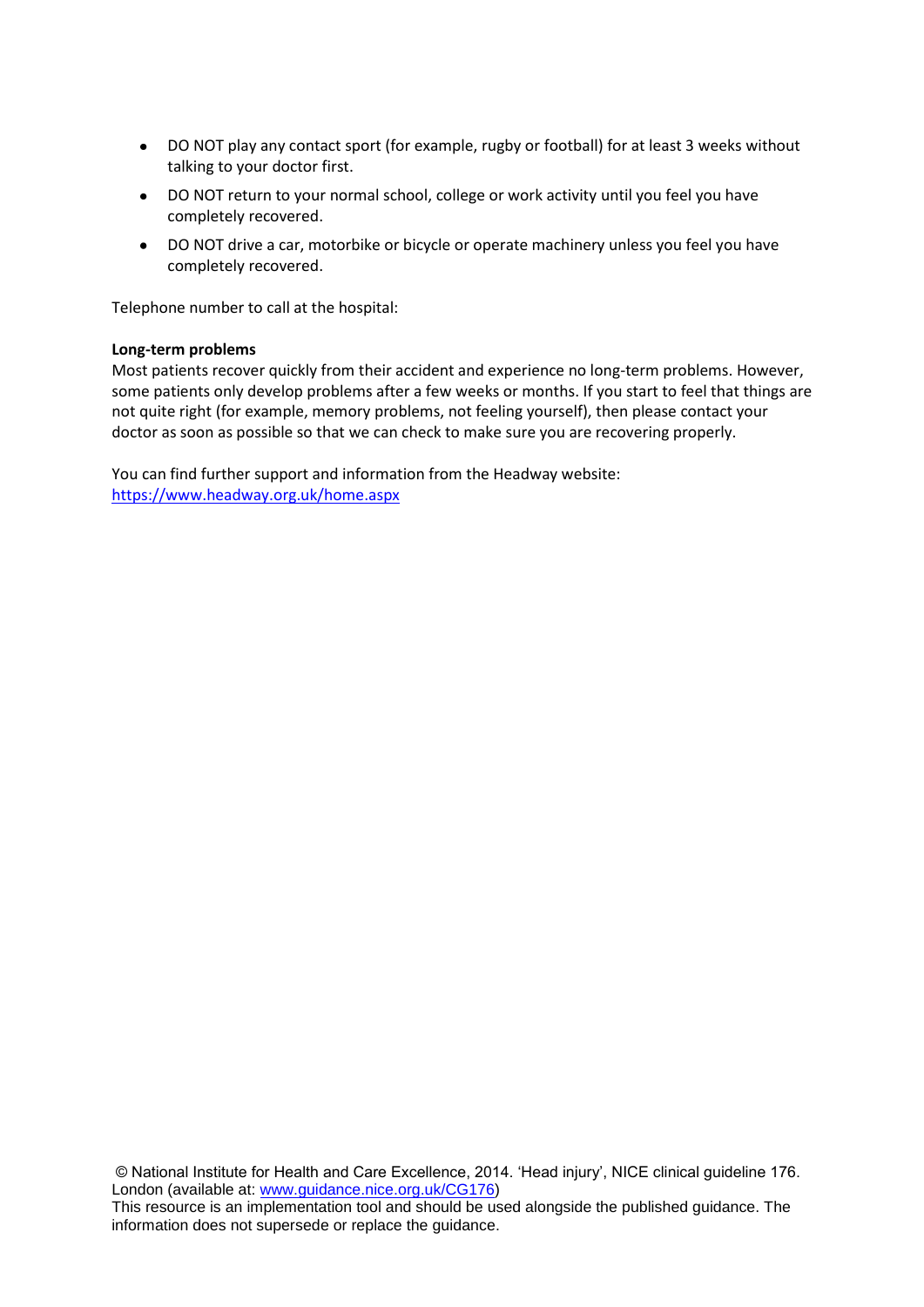# **Suggested written discharge advice card for carers of children under 16 who have sustained a head injury**

We think that it is alright for your child to leave hospital now. We have checked their symptoms and they seem well on the road to recovery. When you get them home it is very unlikely that they will have any further problems. But, if any of the following symptoms do return, we suggest you bring them back to their nearest hospital emergency department as soon as possible:

- unconsciousness, or lack of full consciousness (for example, problems keeping eyes open)  $\bullet$
- drowsiness (feeling sleepy) that goes on for longer than 1 hour when they would normally  $\bullet$ be wide awake
- $\bullet$ difficulty waking the patient up
- problems understanding or speaking  $\bullet$
- loss of balance or problems walking  $\bullet$
- weakness in one or more arms or legs  $\bullet$
- $\bullet$ problems with their eyesight
- painful headache that won't go away  $\bullet$
- vomiting (being sick)
- seizures (also known as convulsions or fits)  $\bullet$
- clear fluid coming out of their ear or nose
- bleeding from one or both ears.  $\bullet$

# **Things you shouldn't worry about**

They may feel some other symptoms over the next few days which should disappear in the next 2 weeks. These include a mild headache, feeling sick (without vomiting), dizziness, irritability or bad temper, problems concentrating or problems with their memory, tiredness, lack of appetite or problems sleeping. If you feel very concerned about any of these symptoms in the first few days after discharge, you should bring the patient to their doctor. **If these problems do not go away after 2 weeks, you should bring the patient to see their doctor.** 

# **Things that will help the patient get better**

If the patient follows this advice it should help them get better more quickly and it may help any symptoms they have to go away:

- DO have plenty of rest and avoid stressful situations.
- DO NOT take sleeping pills, sedatives or tranquilisers unless they are given by a doctor.
- DO NOT play any contact sport (for example, football) for at least 3 weeks without talking to your doctor first.

# **Things you should do to make sure the patient is OK**

- DO NOT allow them to return to school until you feel they have completely recovered.
- DO NOT leave the patient alone in the home for the first 24 hours after leaving hospital.

© National Institute for Health and Care Excellence, 2014. 'Head injury', NICE clinical guideline 176. London (available at: www.guidance.nice.org.uk/CG176)

This resource is an implementation tool and should be used alongside the published guidance. The information does not supersede or replace the guidance.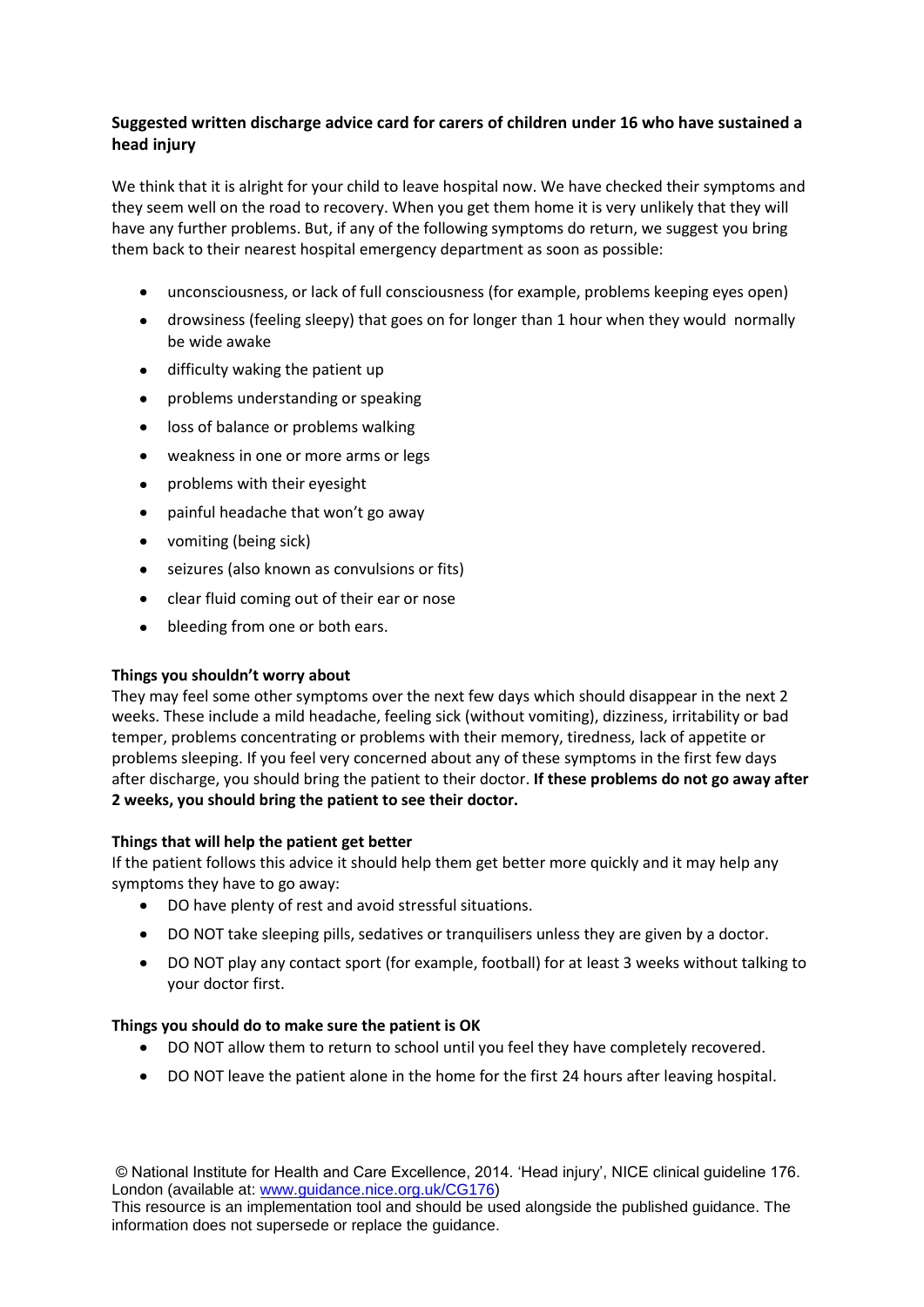DO make sure that there is a nearby telephone and that the patient stays within easy reach of medical help.

Telephone number to call at the hospital:

#### **Long-term problems**

Most patients recover quickly from their accident and experience no long-term problems. However, some patients only develop problems after a few weeks or months. If you start to feel that things are not quite right for your child (for example, memory problems, not feeling themselves), then please contact their doctor as soon as possible so that we can check to make sure they are recovering properly.

You can find further support and information from the Child Brain Injury Trust: <http://childbraininjurytrust.org.uk/>

© National Institute for Health and Care Excellence, 2014. 'Head injury', NICE clinical guideline 176. London (available at: www.guidance.nice.org.uk/CG176)

This resource is an implementation tool and should be used alongside the published guidance. The information does not supersede or replace the guidance.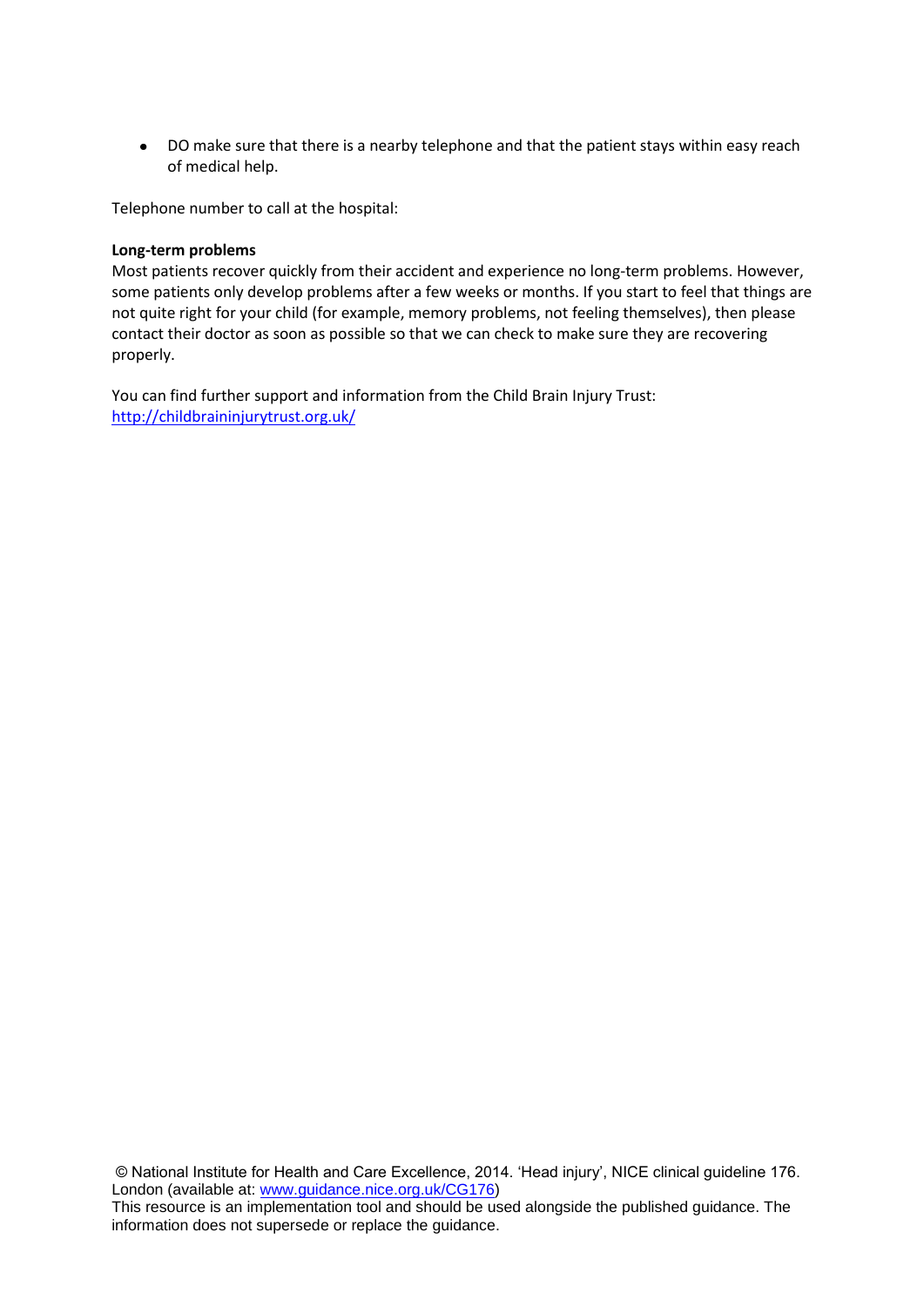# **Suggested written discharge advice card for carers of adults**

We think that it is alright for your friend/relative/client to leave hospital now. We have checked their symptoms and they seem well on the road to recovery. When you get them home it is very unlikely that they will have any further problems. But, if any of the following symptoms do return, we suggest you bring them back to their nearest hospital emergency department as soon as possible:

- unconsciousness, or lack of full consciousness (for example, problems keeping eyes open)
- drowsiness (feeling sleepy) that goes on for longer than 1 hour when they would normally be wide awake
- difficulty waking the patient up  $\bullet$
- problems understanding or speaking  $\bullet$
- loss of balance or problems walking  $\bullet$
- weakness in one or more arms or legs  $\bullet$
- problems with their eyesight  $\bullet$
- painful headache that won't go away  $\bullet$
- $\bullet$ vomiting (being sick)
- seizures (also known as convulsions or fits)  $\bullet$
- clear fluid coming out of their ear or nose
- bleeding from one or both ears.  $\bullet$

## **Things you shouldn't worry about**

They may feel some other symptoms over the next few days which should disappear in the next 2 weeks. These include a mild headache, feeling sick (without vomiting), dizziness, irritability or bad temper, problems concentrating or problems with their memory, tiredness, lack of appetite or problems sleeping. If you feel very concerned about any of these symptoms in the first few days after discharge, you should bring the patient to their doctor to talk about them. **If these problems do not go away after 2 weeks, you should bring the patient to see their doctor. We would also recommend that they seek a doctor's opinion about their ability to drive a car or motorbike.**

### **Things that will help the patient get better**

If the patient follows this advice it should help them get better more quickly and it may help any symptoms they have to go away:

- DO have plenty of rest and avoid stressful situations.
- $\bullet$ DO NOT take any alcohol or drugs.
- DO NOT take sleeping pills, sedatives or tranquilisers unless they are given by a doctor.
- $\bullet$ DO NOT play any contact sport (for example, football) for at least 3 weeks without talking to a doctor first.
- DO NOT return to normal college or work activity until you feel you have completely  $\bullet$ recovered.

© National Institute for Health and Care Excellence, 2014. 'Head injury', NICE clinical guideline 176. London (available at: www.guidance.nice.org.uk/CG176)

This resource is an implementation tool and should be used alongside the published guidance. The information does not supersede or replace the guidance.